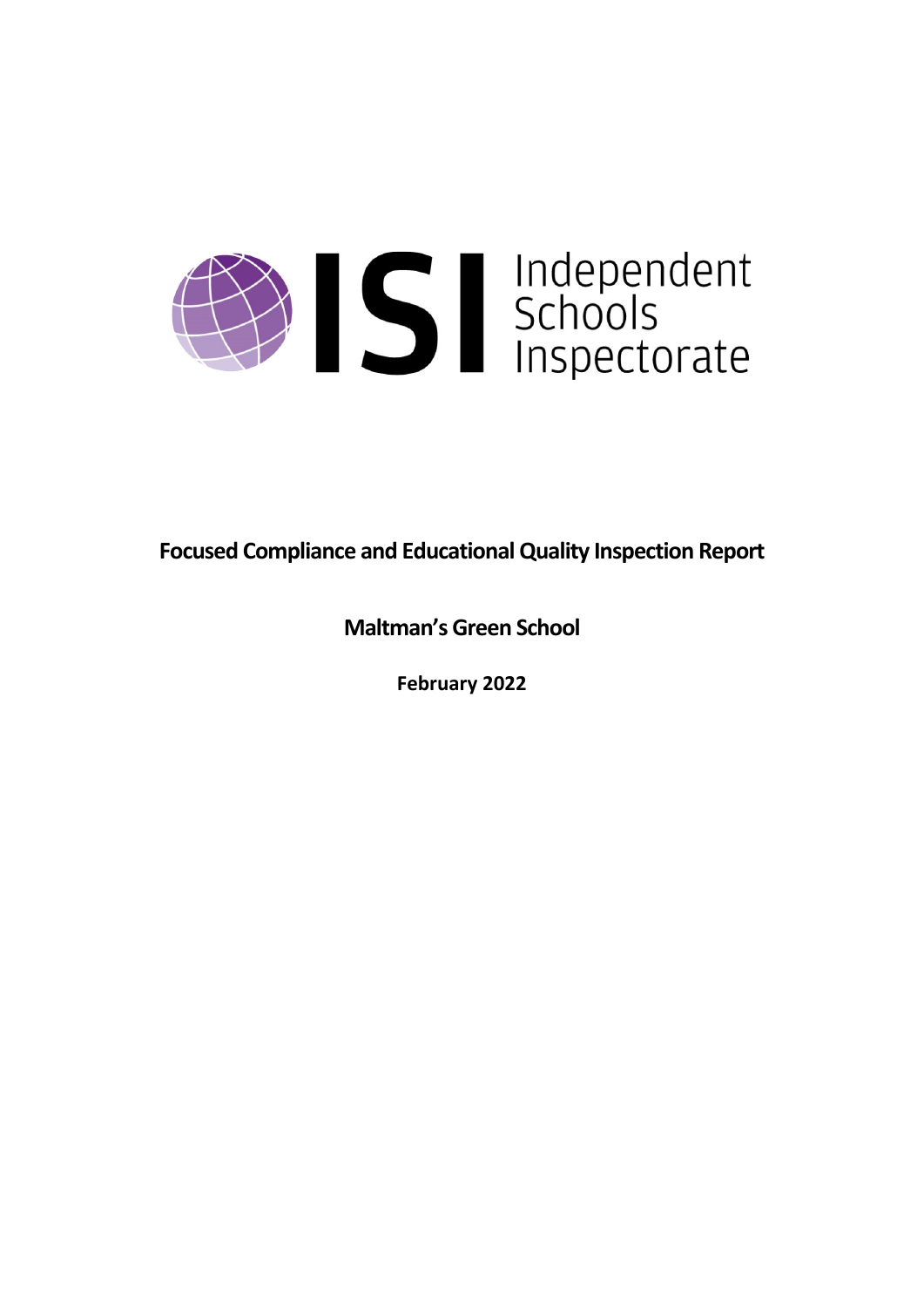# **Contents**

|    | <b>School's Details</b>                                              | 3                       |
|----|----------------------------------------------------------------------|-------------------------|
| 1. | <b>Background Information</b>                                        | 4                       |
|    | <b>About the school</b>                                              | 4                       |
|    | What the school seeks to do                                          | 4                       |
|    | About the pupils                                                     | 4                       |
| 2. | <b>Regulatory Compliance Inspection</b>                              | 5                       |
|    | Preface                                                              | 5                       |
|    | <b>Key findings</b>                                                  | 6                       |
|    | PART 1 - Quality of education provided                               | 6                       |
|    | PART 2 - Spiritual, moral, social and cultural development of pupils | 6                       |
|    | PART 3 - Welfare, health and safety of pupils                        | 6                       |
|    | PART 4 – Suitability of staff, supply staff, and proprietors         | 6                       |
|    | PART 5 - Premises of and accommodation at schools                    | 6                       |
|    | <b>PART 6 - Provision of information</b>                             | $\overline{\mathbf{z}}$ |
|    | PART 7 - Manner in which complaints are handled                      | 7                       |
|    | PART 8 - Quality of leadership in and management of schools          | $\overline{\mathbf{z}}$ |
| 3. | <b>Educational Quality Inspection</b>                                | 8                       |
|    | Preface                                                              | 8                       |
|    | <b>Key findings</b>                                                  | 8                       |
|    | <b>Recommendation</b>                                                | 8                       |
|    | The quality of the pupils' academic and other achievements           | 8                       |
|    | The quality of the pupils' personal development                      | 11                      |
| 4. | <b>Inspection Evidence</b>                                           | 13                      |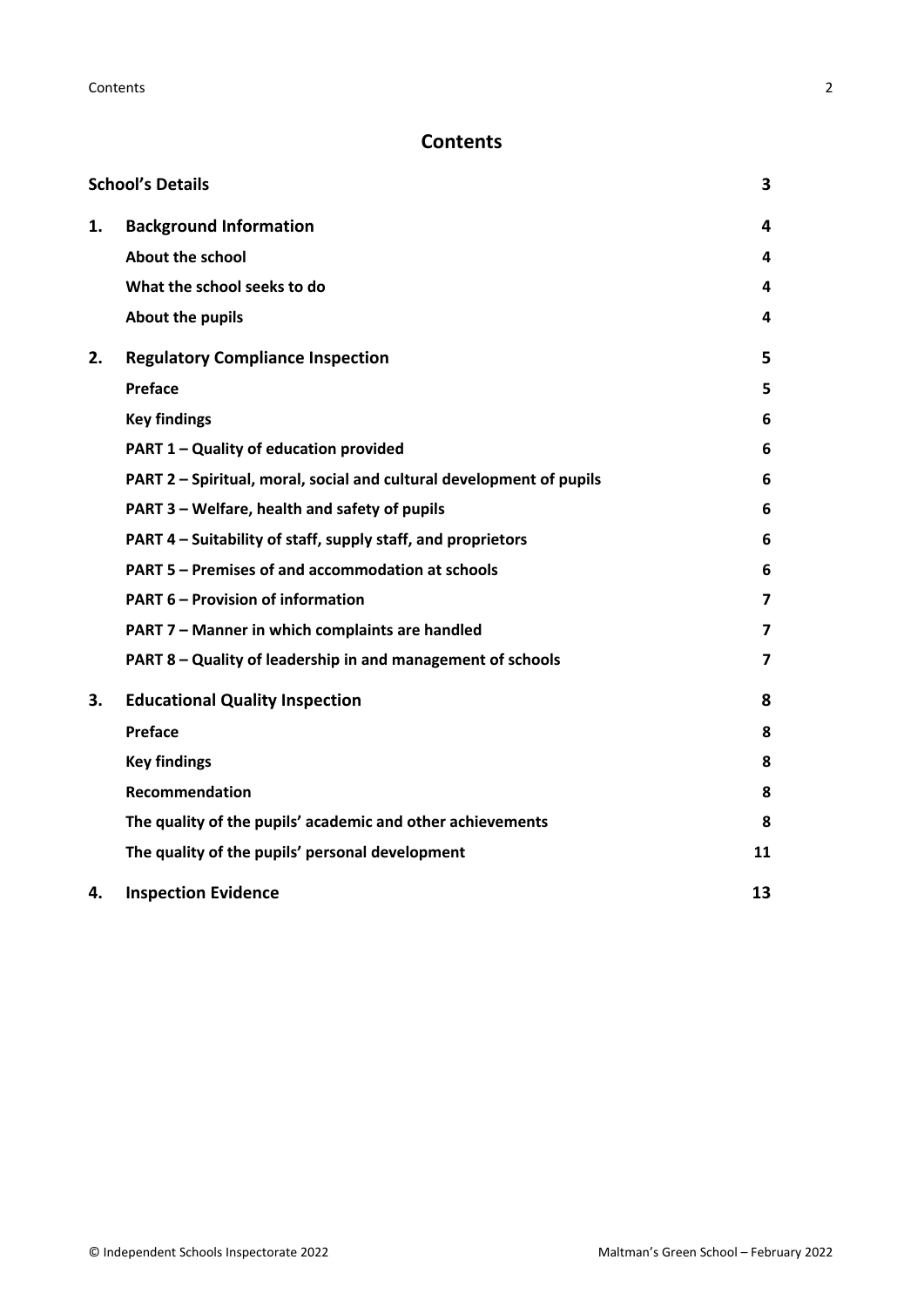| <b>School</b>                    | Maltman's Green School                                                                          |
|----------------------------------|-------------------------------------------------------------------------------------------------|
| <b>DfE</b> number                | 825/6020                                                                                        |
| <b>Registered charity number</b> | 310633                                                                                          |
| <b>Address</b>                   | Maltman's Green School<br>Maltman's Lane<br><b>Gerrards Cross</b><br>Buckinghamshire<br>SL9 8RR |
| Telephone number                 | 01753 883 022                                                                                   |
| <b>Email address</b>             | office@maltmansgreen.com                                                                        |
| <b>Headmistress</b>              | Mrs Jill Walker                                                                                 |
| <b>Chair of governors</b>        | Mrs Carolyn Bradley                                                                             |
| Age range                        | 2 to 11                                                                                         |
| Number of pupils on roll         | 323                                                                                             |
|                                  | 76<br><b>Juniors</b><br>247e<br><b>EYFS</b>                                                     |
| <b>Inspection dates</b>          | 8 to 11 February 2022                                                                           |

# <span id="page-2-0"></span>**School's Details**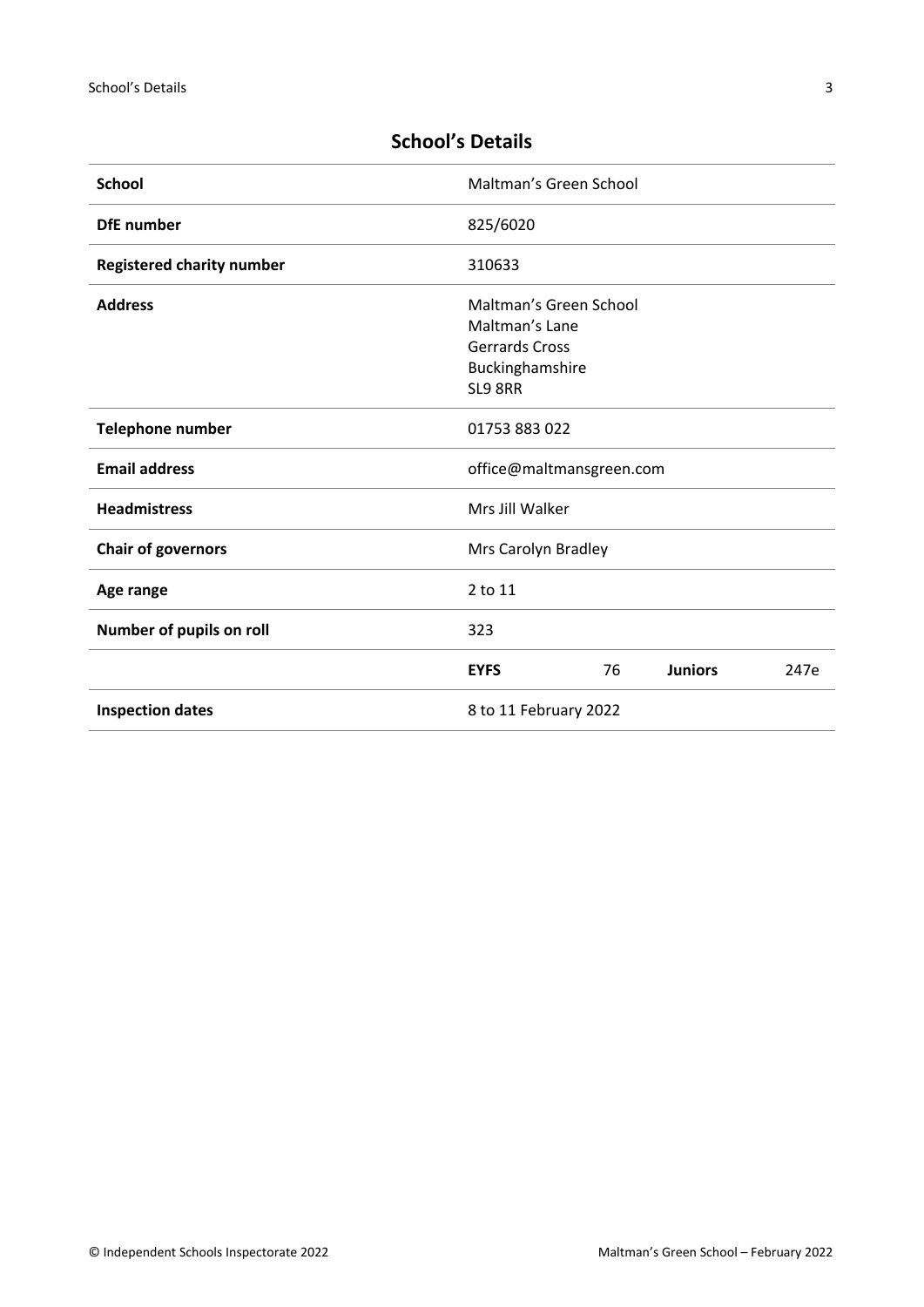# <span id="page-3-0"></span>**1. Background Information**

#### <span id="page-3-1"></span>**About the school**

- 1.1 Maltman's Green School is an independent day school. It isregistered as a single-sex school for female pupils. The school is a charitable trust, administered by a board of governors. The school opened in 1918 on the current site in Gerrards Cross to educate girls until the age of eighteen. It became a preparatory school in 1958, then a day school with a nursery in 1995. Since the previous inspection, the current head took up position in summer 2020, and an enhanced leadership team has been appointed.
- 1.2 During the period March to August 2020, the whole school remained open only for children of key workers. During this period of closure, the school provided remote learning materials for all pupils.
- 1.3 In the interests of infection control during the COVID-19 (coronavirus) pandemic, inspection evidence was gathered partly remotely and partly on site to reduce contact within the school setting.
- 1.4 In line with the direction given by the Department for Education (DfE) at the time, no evaluation has been made of the nature or effectiveness of any provision made during the period March to August 2020, including its impact on pupils' learning, achievement or personal development. Any concerns relating to pupils' welfare during this period which directly relate to measures implemented by the school have been considered.
- 1.5 During the lockdown period of January to March 2021, other than vulnerable pupils and the children of key workers, the school provided remote learning materials for all pupils from Reception to Year 6.

#### <span id="page-3-2"></span>**What the school seeks to do**

1.6 The school aims to offer a personalised, relevant and adaptable academic curriculum alongside extensive extra-curricular opportunities in order to prepare girls for the modern world, supported by a foundation of traditional values and innovative thinking. It strives to foster confidence, self-belief and a caring atmosphere to afford each girl a feeling of safety, security and enjoyment where they feel able to be themselves.

### <span id="page-3-3"></span>**About the pupils**

1.7 Pupils come from families with a range of professional backgrounds, predominantly living within a tenmile radius of the school. Nationally standardised test data provided by the school indicate that the ability of the pupils is above average. The school has identified 20 pupils as having special educational needs and/or difficulties (SEND), which include dyslexia and hearing impairment, who receive additional specialist help. None has an education, health and care (EHC) plan. English is an additional language (EAL) for 78 pupils, the large majority of whom are fluent in English; two pupils receive additional support for their English. The curriculum is modified for pupils identified as more able in the school's population, and also for other pupils who have special talents in sport, drama, music and art.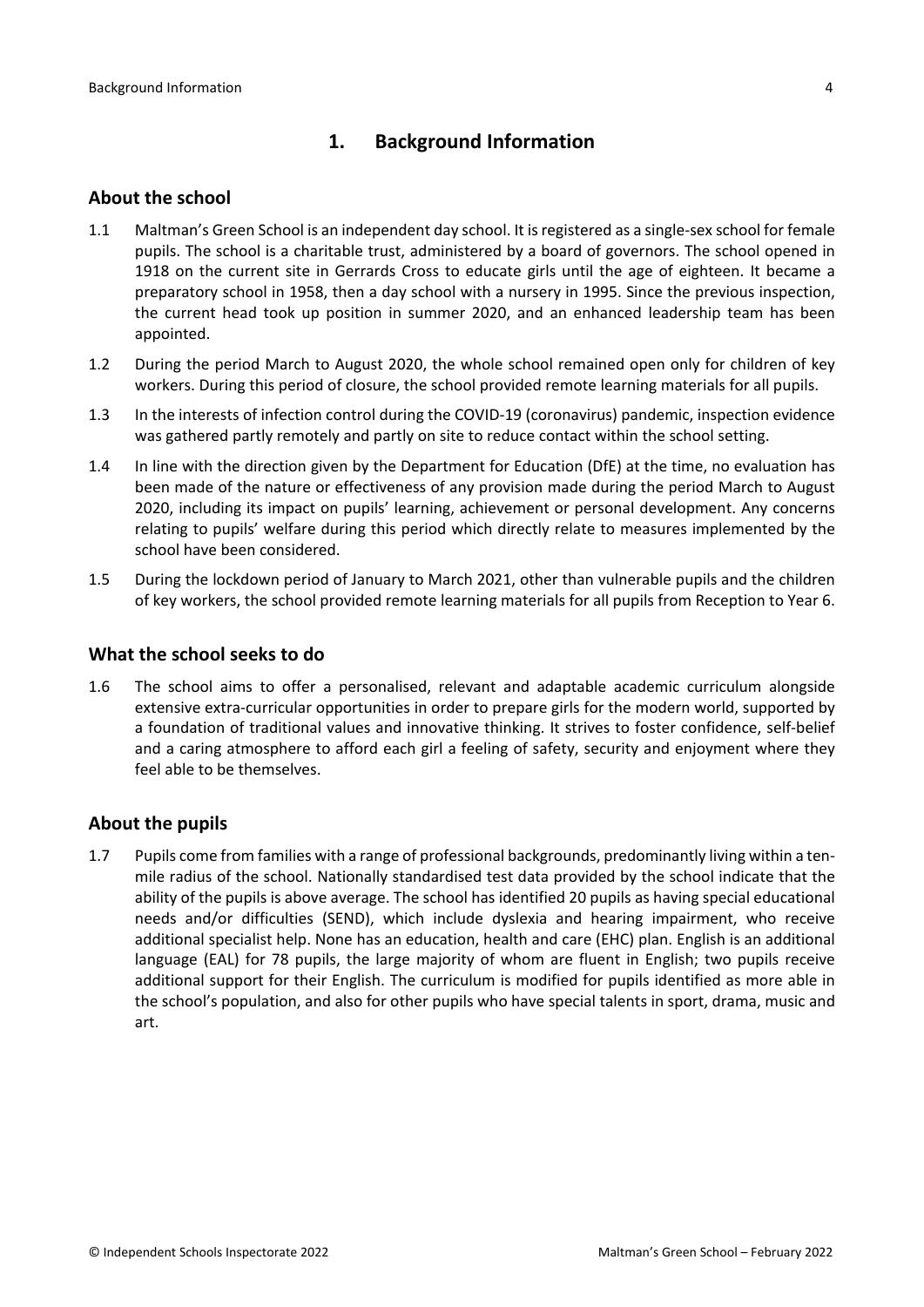# <span id="page-4-0"></span>**2. Regulatory Compliance Inspection**

### <span id="page-4-1"></span>**Preface**

The Independent Schools Inspectorate (ISI) is approved by the Secretary of State to inspect schools which are, or whose heads are, in membership of the associations which form the Independent Schools Council (ISC) and report on the extent to which they meet the Independent School Standards ('the standards') in the Schedule to the Education (Independent School Standards) Regulations 2014. Inspections of schools with early years settings not requiring registration also report whether the school complies with key provisions of the Early Years Foundation Stage statutory framework. Additionally, inspections report on the school's accessibility plan under Schedule 10 of the Equality Act 2010 and the ban on corporal punishment under section 548 of the Education Act 1996. Inspections also comment on the progress made to meet any compliance action points set out in the school's most recent statutory inspection.

ISI inspections are also carried out under the arrangements of the ISC Associations for the maintenance and improvement of the quality of their membership.

**This is a FOCUSED COMPLIANCE INSPECTION which was combined with an inspection of EDUCATIONAL QUALITY. The FOCUSED COMPLIANCE inspection reports only on the school's compliance with the standards.** The standards represent minimum requirements and judgements are given either as **met** or as **not met**. All schools are required to meet all the standards applicable to them. Where the minimum requirements are not met, this is clearly indicated in the relevant section of the report and the school is required to take the actions specified. In this focused compliance inspection, key standards have been inspected in detail. These are the standards on safeguarding; measures to guard against bullying; arrangements for pupils' health and safety; arrangements to check the suitability of staff; the provision of information; the handling of parents' complaints; and other related aspects of leadership and management. In addition, the standard relating to maintenance of attendance registers is also included. The remaining standards and requirements are deemed to continue to be met unless evidence to the contrary has been found.

Inspections do not include matters that are outside of the regulatory framework described above, such as: an exhaustive health and safety audit; compliance with data protection requirements; an in-depth examination of the structural condition of the school, its services or other physical features; contractual arrangements with parents; an investigation of the financial viability of the school or its accounting procedures.

Inspectors may be aware of individual safeguarding concerns, allegations and complaints as part of the inspection process. Such matters will not usually be referred to specifically in published reports in this document but will have been considered by the team in reaching its judgements.

Links to the standards and requirements can be found here: The Education [\(Independent](http://www.legislation.gov.uk/uksi/2014/3283/contents/made) School Standards) [Regulations](http://www.legislation.gov.uk/uksi/2014/3283/contents/made) 2014, Early Years Foundation Stage Statutory [Framework.](https://www.gov.uk/government/publications/early-years-foundation-stage-framework--2)

**COVID-19: Inspection judgements do not cover the period March to August 2020 inclusive.**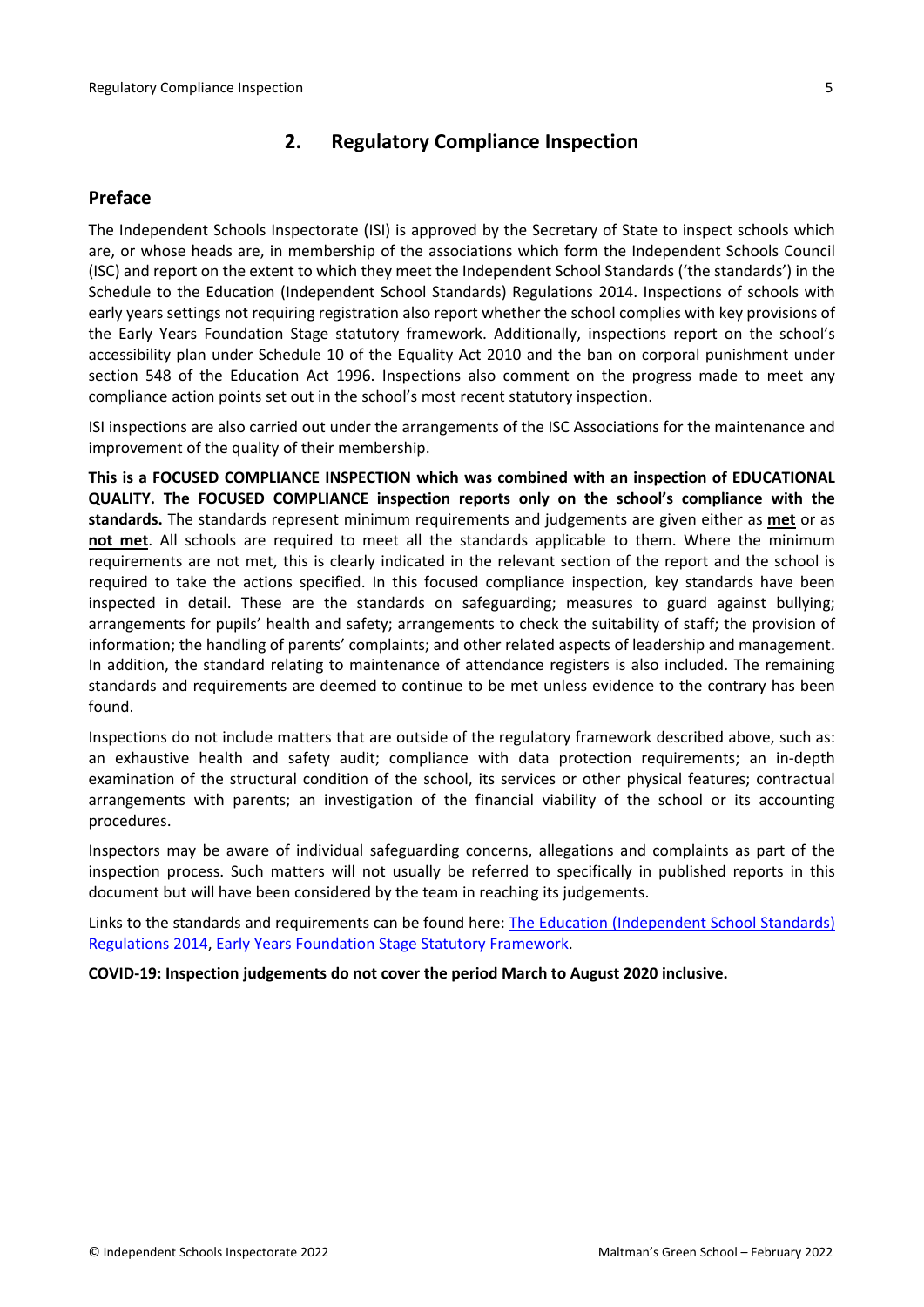# <span id="page-5-0"></span>**Key findings**

**2.1 The school meets the standards in the schedule to the Education (Independent School Standards) Regulations 2014, and relevant requirements of the statutory framework for the Early Years Foundation Stage, and associated requirements, and no further action is required as a result of this inspection.**

# <span id="page-5-1"></span>**PART 1 – Quality of education provided**

- 2.2 The school's own framework for assessment confirms that teaching enables pupils to make good progress in the context of Part 1 paragraph 3(a).
- 2.3 The curriculum is documented, supported by appropriate plans and schemes of work for the pupils and covers the required breadth of material. The teaching enables pupils to make good progress, encompasses effective behaviour management and is supported by suitable resources. A suitable framework for the assessment of pupils' performance is in place.
- 2.4 Pupils receive relationships education in the junior school. The school has consulted parents and published a written statement of its policy which has regard to the relevant statutory guidance.
- **2.5 The standards relating to the quality of education [paragraphs 1–4] are met.**

# <span id="page-5-2"></span>**PART 2 – Spiritual, moral, social and cultural development of pupils**

- 2.6 Principles and values are actively promoted which facilitate the personal development of pupils as responsible, tolerant, law-abiding citizens.
- **2.7 The standard relating to spiritual, moral, social and cultural development [paragraph 5] is met.**

### <span id="page-5-3"></span>**PART 3 – Welfare, health and safety of pupils**

- 2.8 Arrangements are made to safeguard and promote the welfare of pupils by means that pay due regard to current statutory guidance; good behaviour is promoted; bullying is prevented so far as reasonably practicable; health and safety requirements are met, including those relating to fire safety; provision is made for first aid. Pupils are properly supervised; admission and attendance registers are maintained, as required, and there is a strategic approach to risk assessment. A disability access plan is in place.
- **2.9 The standardsrelating to welfare, health and safety [paragraphs 6–16], the requirement of Schedule 10 of the Equality Act 2010, and the ban on corporal punishment undersection 548 of the Education Act 1996 are met.**

### <span id="page-5-4"></span>**PART 4 – Suitability of staff, supply staff, and proprietors**

- 2.10 The school makes appropriate checks to ensure the suitability of staff, supply staff and proprietors, and a register is kept as required.
- **2.11 The standards relating to the suitability of those in contact with pupils at the school [paragraphs 17–21] are met.**

### <span id="page-5-5"></span>**PART 5 – Premises of and accommodation at schools**

2.12 Suitable toilet and changing facilities, and showering facilities where required by the standard, and appropriate accommodation for pupils' medical and therapy needs are provided. The premises are maintained to a standard commensurate with health and safety; acoustics and lighting are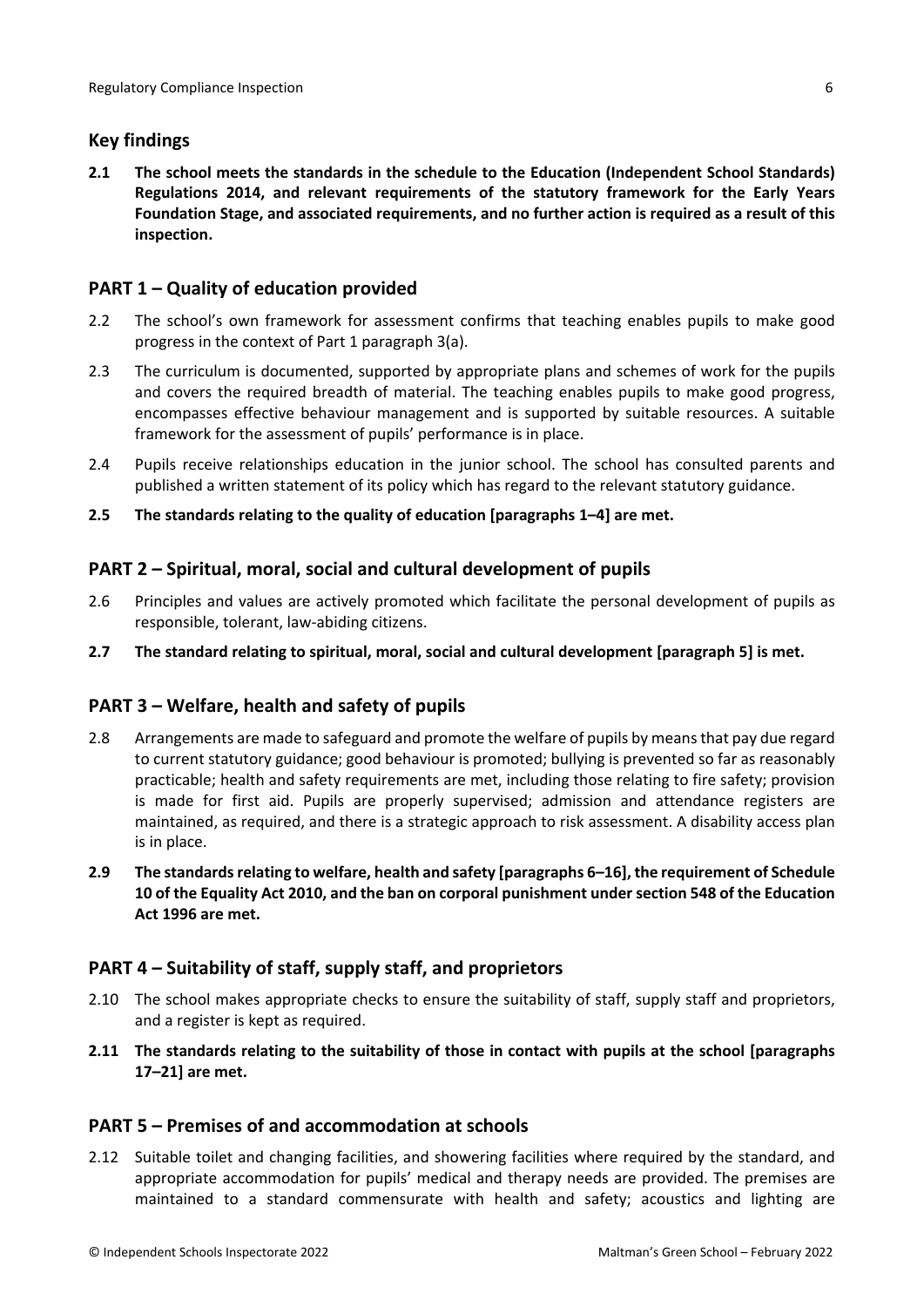appropriate; water provision is adequate. Suitable outdoor space is provided for physical education and outdoor play.

**2.13 The standards relating to the premises and accommodation [paragraphs 22–31] are met.**

#### <span id="page-6-0"></span>**PART 6 – Provision of information**

- 2.14 A range of information is published, provided or made available to parents, inspectors and the Department for Education. This includes details about the proprietor, the ethos of the school and the curriculum, and of the school's arrangementsfor admission, behaviour and exclusions, bullying, health and safety, first aid, details of the complaints procedure, and the number of complaints registered under the formal procedure during the preceding school year, and the provision for any with education, health and care plans or English as an additional language. It also includes particulars of the school's academic performance during the preceding school year, inspection reports and (for parents only) a report at least annually of their own child's progress. The safeguarding policy is posted on the school's website.
- **2.15 The standard relating to the provision of information [paragraph 32] is met.**

#### <span id="page-6-1"></span>**PART 7 – Manner in which complaints are handled**

- 2.16 Parental complaints, if any, are handled effectively through a three-stage process, (informal, formal and a hearing before a panel of three, one of whom isindependent of the school). Each stage has clear time scales, and at the third stage the panel can make findings and recommendations which are communicated to the complainant. Records are kept appropriately, including of any action taken, whether or not a complaint is successful.
- **2.17 The standard relating to the handling of complaints [paragraph 33] is met.**

#### <span id="page-6-2"></span>**PART 8 – Quality of leadership in and management of schools**

- 2.18 The proprietor ensures that the leadership and management demonstrate good skills and knowledge, and fulfil their responsibilities effectively, so that the other standards are consistently met, and they actively promote the well-being of the pupils-
- **2.19 The standard relating to leadership and management of the school [paragraph 34] is met.**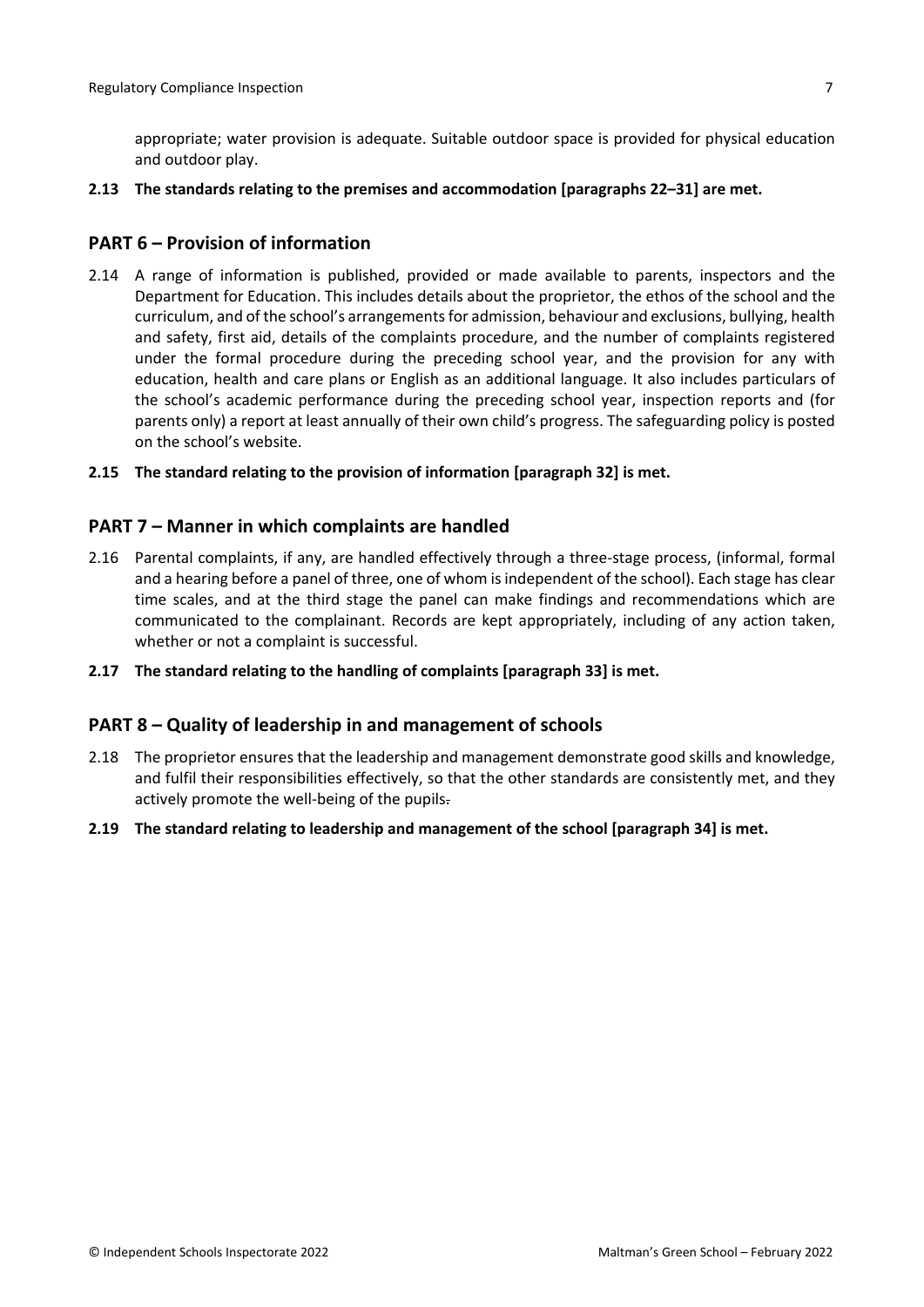# <span id="page-7-0"></span>**3. Educational Quality Inspection**

#### <span id="page-7-1"></span>**Preface**

**The EDUCATIONAL QUALITY inspection reports on the quality of the school's work**. It focuses on the two key outcomes:

- The achievement of the pupils, including their academic development, and
- The personal development of the pupils.

#### **The headline judgements apply one of the ISI descriptors 'excellent', 'good', 'sound' or 'unsatisfactory'.**

Where necessary, National Curriculum nomenclature is used to refer to year groups in the school. Where the school's own names differ from those used nationally, the details are given in the table below:

| School name    | National Curriculum name |
|----------------|--------------------------|
| Little Malties | Nursery                  |

# <span id="page-7-2"></span>**Key findings**

- 3.1 The quality of the pupils' academic and other achievements is excellent.
	- Pupils of all ages and abilities make excellent progress over time because of the systematic use of the assessment framework in planning for individual needs.
	- Pupils' linguistic and mathematical skills are outstanding, and pupils apply these with great confidence to other areas of learning.
	- Pupils demonstrate excellent attitudes to learning when the curriculum creates opportunities for them to develop independence in their learning.
	- Pupils readily think for themselves and acquire higher-order thinking skills which they instinctively apply to all areas of learning.
- 3.2 The quality of the pupils' personal development is excellent.
	- Pupils' self-confidence and self-esteem are outstanding.
	- Pupils' social development and collaboration are extremely strong; they undertake positions of responsibility with great pleasure and success.
	- Pupils make an excellent contribution to the school and the wider community.
	- Pupils show great respect, and interest in, each other's cultural beliefs and values.

#### <span id="page-7-3"></span>**Recommendation**

- 3.3 The school should make the following improvements.
	- Ensure pupils develop the ability to use their initiative and to take risks by providing greater opportunity for open-ended independent learning tasks.

#### <span id="page-7-4"></span>**The quality of the pupils' academic and other achievements**

- 3.4 The quality of the pupils' academic and other achievements is excellent.
- 3.5 Pupils of all ages and abilities make excellent progress over time, as a result of the many opportunities provided for them to succeed, thus fulfilling one of the school's key aims. The school makes excellent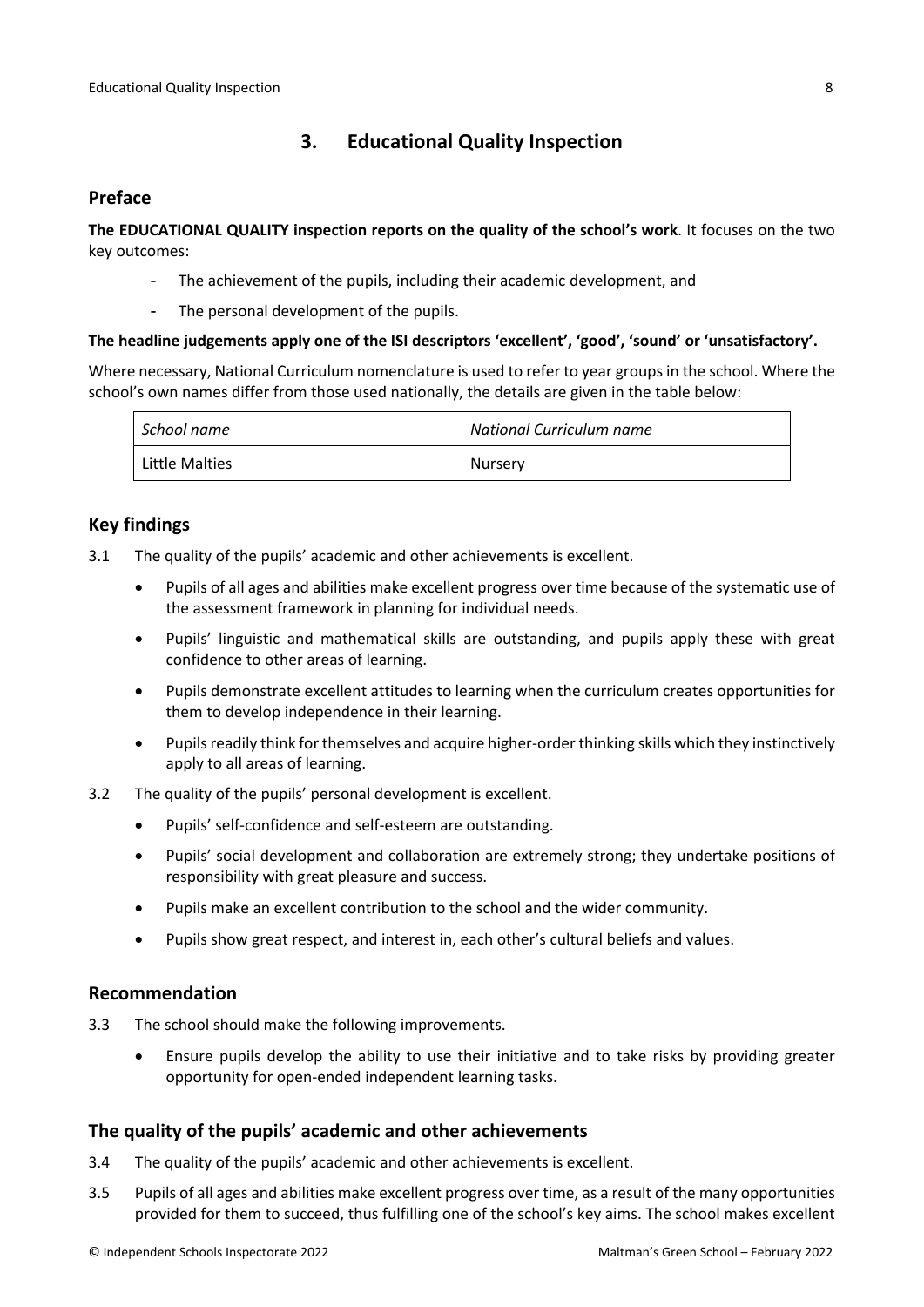use of standardised data and, in all year groups, pupils' progress is carefully monitored ensuring pupils make rapid progress over time from their starting points. Teachers ensure that pupils know how to review and improve their work to support their own progress. This is as a result of ambitious leadership, and a broad and challenging curriculum which supports learning effectively. The vast majority of pupils are successful in entrance examinations and are offered a place at their senior school of choice, and a notable number are offered academic or all-round scholarships. Pupils with SEND make rapid progress due to the high level of specialist support they receive in class and individually. More able pupils make excellent progress when they are challenged by individual extension tasks and through an appropriately adapted curriculum. By the time the children leave the EYFS, most have exceeded the expected learning outcomes for their age. The vast majority of parents who responded to the pre-inspection questionnaire agreed that teaching enables their children to make progress.

- 3.6 Pupils apply their knowledge, skills and understanding across the curriculum due to the reflective learning strategies they are taught from an early age. In the EYFS, for example, children were able to confidently choose different mark-making materials and articulate their choices and the improvements they were making to thoughtfully represent characters from their topic book whilst in the outdoor area. Older pupils demonstrated a strong understanding of agreement for nouns and adjectives in French when learning vocabulary for clothes in a lesson when the teacher modelled individual answers and enabled pupils to collaboratively suggest improvements. Throughout the school, clear lesson objectives, highly skilled teaching and well-planned lessons enable pupils to make links between subjects to further understand their learning. Pupils were observed to be highly effective in applying their prior learning about Romans in their topic work to their performance skills in music. Pupils were highly successful in bringing together their current and emerging understanding of technology, science, engineering and design within a project to research, and then compare, their own working models of wind and water turbines. The overwhelming majority of parents who responded to the pre-inspection questionnaire agreed that the range of subjects offered is suitable for their children.
- 3.7 Pupils display outstanding communication skills, applying and extending them in many areas of learning. They speak with confidence to their peers and adults alike because they are given many opportunities to present in lessons and to wider audiences. The youngest children demonstrated exceptional listening skills in a music lesson when they made rapid progress learning a new song about plant growth, singing with confidence all the way through, unprompted and with great enjoyment. In science, older pupils communicated very high levels of understanding when acting as subject experts, delivering short oral presentations to a partner. Pupils listen intently to both the teachers and their peers and display a genuine interest in the views and opinions of others. Older pupils were seen to be engaged in an enthusiastic debate over the appropriateness of social media age restrictions in which they listened thoughtfully to opposing views and responded with clearly articulated rebuttals. Pupils' reading and writing skills develop to particularly high levels as they move through the school because of effective support for different abilities and the emphasis placed by leadership and management on monitoring individual progress. In the EYFS, children were seen to be using their phonic knowledge to great effect to write their own stories using simple sentences. Older pupils explained how they choose similes, personification and metaphors to add excitement to their poetry giving the example of 'trees wave to one another'.
- 3.8 Pupils are excellent mathematicians, developing complex problem-solving approaches and applying mathematical skills systematically. In Year 2, pupils' knowledge of arrays and sets is strengthened by the use of physical resources to represent number. In Year 3, pupils are able to multiply and divide by a hundred and then by numbers of increasing challenge, showing their working and applying it to different contexts. In Year 6, pupils spoke knowledgeably of the methods they were encouraged to use to explore and master increasingly complex algebraic problems. Pupils of all ages, when offered, respond positively to the levels of challenge available to enrich their skills and understanding, supported effectively by knowledgeable teachers and a range of high-quality resources. Pupils acquire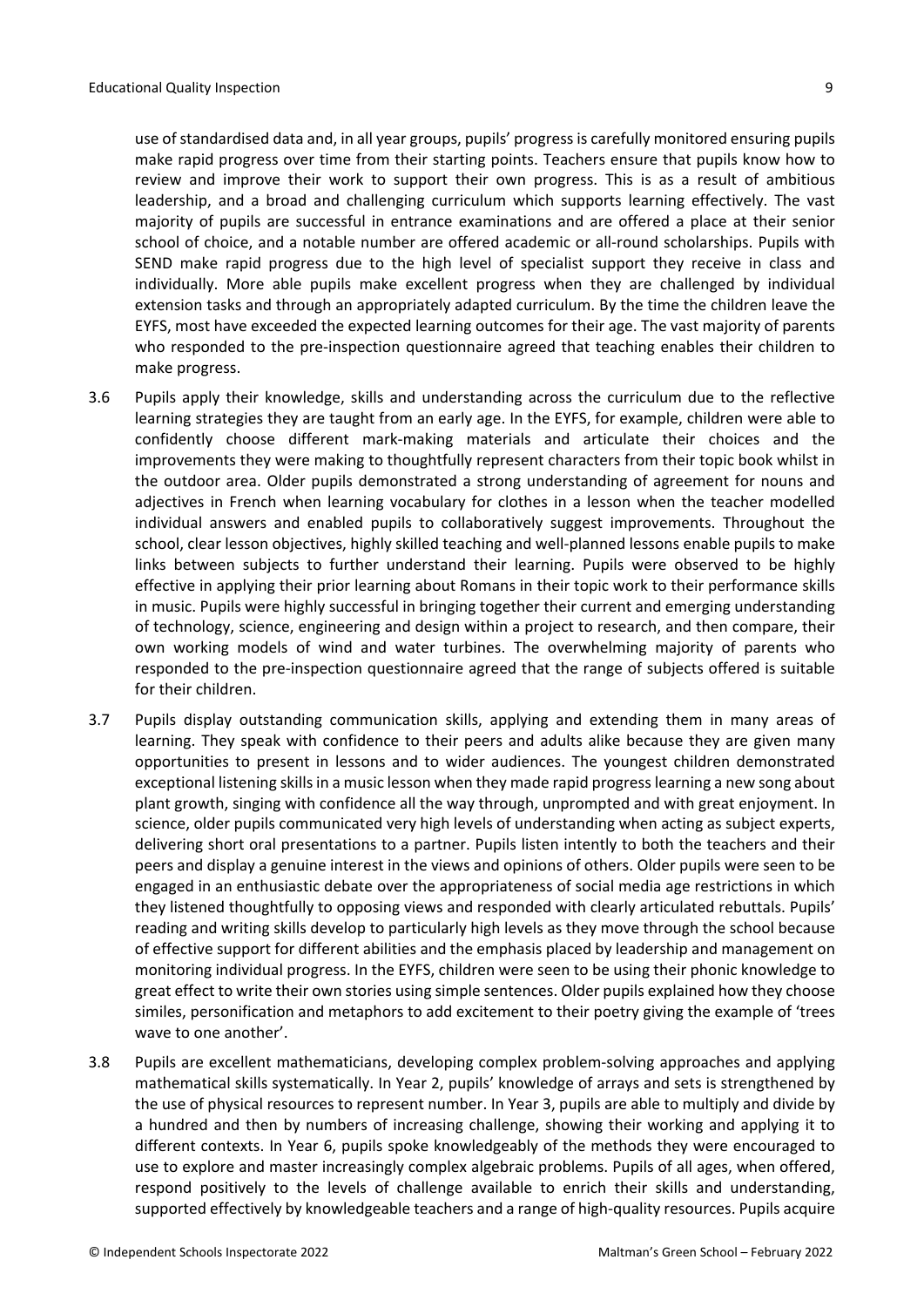confident skills in information and communication technology (ICT) and apply these effectively to enhance learning across the curriculum through the use of technology in presentation, research and consolidation. Pupils access a range of programmes to practise, develop and reinforce their learning of mathematical and numeracy skills. In Year 4, pupils use portable electronic devices and digital camerassuccessfully to record their project findings and visually present their results. The older pupils adeptly use spreadsheets to analyse data which they then present graphically. They also demonstrate competent coding and programming skills as a result of well-planned computing teaching.

- 3.9 Pupils have highly developed study skills which are advanced for their age by the time they leave the school, due to the leadership's implementation of effective teaching and learning strategies and because of sensitive challenge in a supportive environment. Pupils readily think for themselves, focus well and show perseverance and determination to do their best and acquire higher-order thinking skills which they instinctively apply to all areas of learning. Younger pupils made predictions about the tastiness of healthy smoothies and experimented with a range of ingredients. In Year 4, pupils investigated the best toothpaste for removing stains. They discussed what control measures were necessary and were able to predict the results. Pupils in Year 5 demonstrated insightful observations and questioning to adeptly apply both creative and analytical abilities to design a swing and identify the relevant forces acting on it. Pupils in Year 6 demonstrated confident research and analytical skills when they collated information on the role of women in both world wars to be able to create a persuasive propaganda poster.
- 3.10 Pupils demonstrate highly positive attitudes to learning in lessons and in the very high quality of presentation of their work. They particularly enjoy being given the opportunity to exercise their initiative, to work independently and to take risks. In the EYFS, for example, where child-initiated activities support independent learning, the youngest children were observed enthusiastically making decisions about the techniques they would use to recreate a snail pattern. Older pupils relished the opportunity of working creatively on a newspaper report about an earthquake when they were able to write their own scripts and present to camera as though they were on location. However, such opportunities to use their initiative, to take risks and to develop independent learning skills are unusual. Pupils work well together in lessons, and this was observed throughout the school. Pupils can reflect critically on their own performance and readily offer each other effective, supportive and constructive feedback in order to identify how to improve. A small minority of pupilsin their responses to the pre-inspection questionnaire disagreed that feedback or marking help them to improve. Through pupil discussions and scrutiny of work, inspection evidence found that the school successfully promotes and encourages a learning environment of reflection and self-analysis. The teachers and leadership are committed to this approach.
- 3.11 Pupils achieve a high level of success in a range of extra-curricular activities and competitions and enjoy having their successes celebrated in assemblies and in the termly newsletter. For example, the team was placed first in the group sequence and second overall in the National Gymnastics Championships. Pupils compete at national and county levels in water-skiing and tennis and participate enthusiastically and very successfully in sporting events provided by the school, including netball and swimming, supported by encouraging teaching and the commitment of the sportsleaders. Pupils have a wealth of opportunities to perform to audiences, and those who work towards LAMDA drama awards and graded music examinations achieve excellent results. A very small minority of parents disagreed that there is a suitable range of extra-curricular activities; however, inspection evidence found that a wide range of extra-curricular clubs is available for all pupils from the EYFS upwards across a wide range of interests including sport, coding, music, art and dance.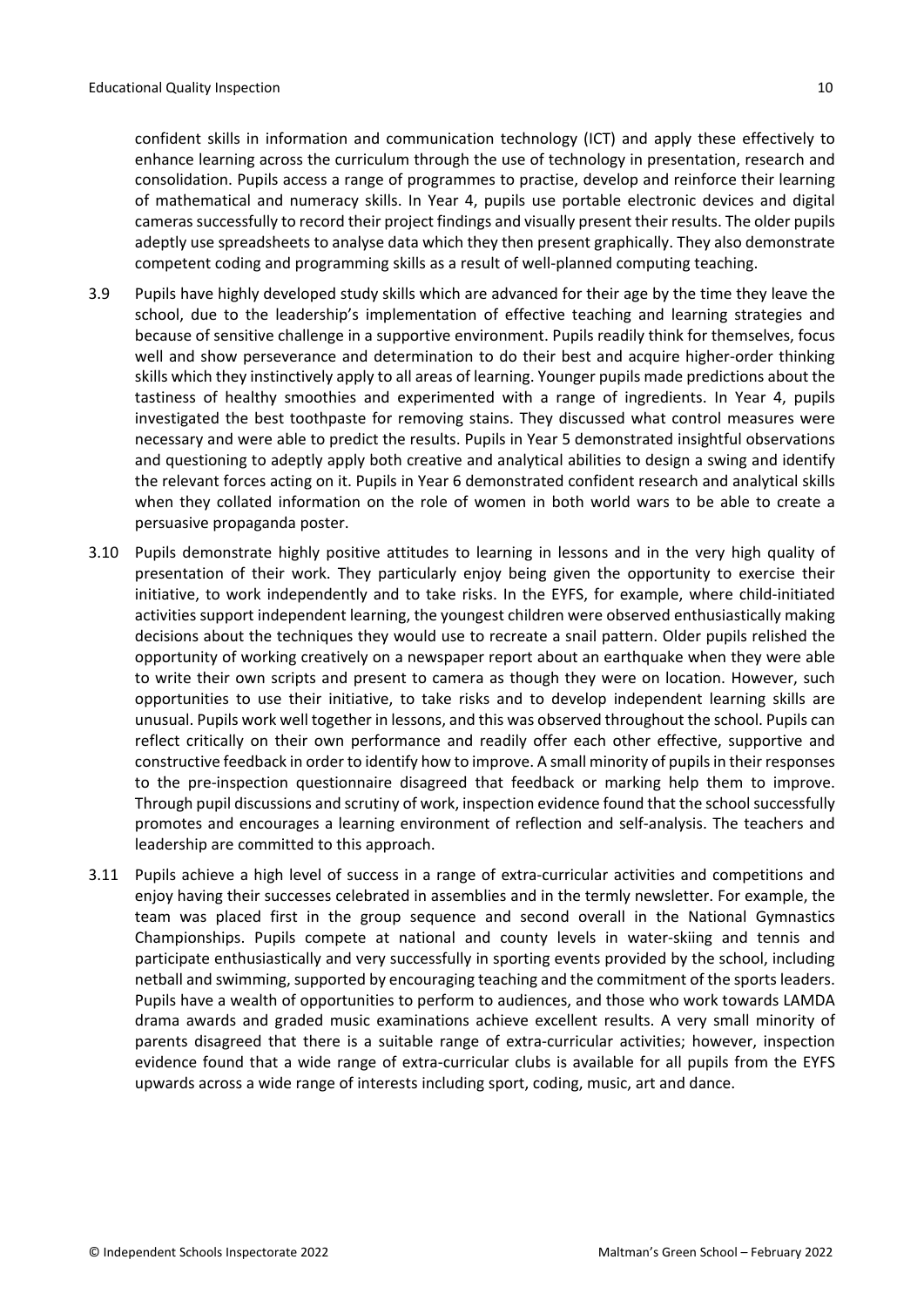# <span id="page-10-0"></span>**The quality of the pupils' personal development**

- 3.12 The quality of the pupils' personal development is excellent.
- 3.13 Pupils' self-confidence and self-esteem are outstanding. Pupils embrace the school's values, known as the 'Maltman's Mindsets', which encourage pupils to see effort and hard work as a way to succeed and to learn from their mistakes. Throughout the school, pupils are not afraid of failure when they are allowed to exercise their own initiative. In the EYFS, children display high levels of self-awareness and emotional maturity when discussing their emotions. They shared their thoughts confidently with the rest of the class without reservation during circle time. In a mathematics lesson in Year 3, pupils were discovering increasingly complex calculations and were encouraged to have a go and get it wrong in order to identify a method that worked successfully for them. In discussions with pupils in Year 6, they confidently articulated that when first learning algebra they found it very challenging and only through perseverance and exploring different methods were they able to start to master the topic.
- 3.14 Pupils' decision-making is very well developed. Pupils are expected to make decisions in their lessons as they choose which level of challenge to enhance their learning. Pupils understand the democratic process and are involved effectively in key decision making, including the election of house captains, school and eco council representatives. Pupils in Year 6 choose and plan presentations based on their own personal experiences as to which charities the school could support. The well-planned curriculum supports pupils effectively in making decisions about securing their own well-being. In a debating activity, pupils confidently articulated how they were able to form an opinion on the appropriateness of the new Highway Code and how it would affect them and how they behaved as either a pedestrian or a cyclist. Across the school and with the support of their form teachers and pastoral system, pupils make informed choices about participation in extra-curricular activities to extend their interests.
- 3.15 Pupils develop a strong appreciation of the importance of non-material aspects of life, valuing the natural world and protecting it and all the creatures within, supported by the school's commitment to environmental issues as an eco-school. Pupils enthusiastically discussed the opportunities they had to follow 'COP 26' and to discuss emerging environmental topics. Eco councillors delighted in the opportunity to promote awareness of climate change and introduced initiatives to save energy. Younger pupils thoughtfully described the bird-watching activity they had participated in and eagerly discussed how they had enjoyed the opportunity to reflect on the diversity of bird species. Pupils relish the opportunities to explore philosophical questions presented by a curriculum which challenges thinking. Older pupils, for example, discussed empathetically the impact of fly tipping and maturely considered the reasons that may lead to this being a choice that people make.
- 3.16 Pupils develop a strong sense of right and wrong because of the effective pastoral care system, including a well-planned personal, social and health education (PSHE) programme and well-defined school rules to which the pupils helped to develop. Pupils respond well to their teachers' high expectations, and excellent behaviour is evident across the school. Pupils are invariably polite and respectful of one another in lessons, and as they move around the school. A small minority of parents who responded to the pre-inspection questionnaire felt that bullying is not dealt with effectively, although the vast majority felt that the school actively promotes good behaviour and that pupils know who to speak to if they are worried. Inspection evidence found that pupils recognise when there is unkindness and are confident in challenging misbehaviour.
- 3.17 Pupils' social development and collaboration are extremely strong. The curriculum provides many opportunities for pupils to collaborate effectively in lessons, and pupils understand the value of cognitive diversity and different perspectives in a team. Pupils in Year 6 were observed to work together enthusiastically as part of the Sports Leaders Award in order to support younger pupils to participate in sport and were seen successfully supporting a netball match in Year 3. They spoke proudly of the opportunity to support children in the EYFS with their play and recognised the challenges, identifying how they needed to adapt the manner in which they communicated with the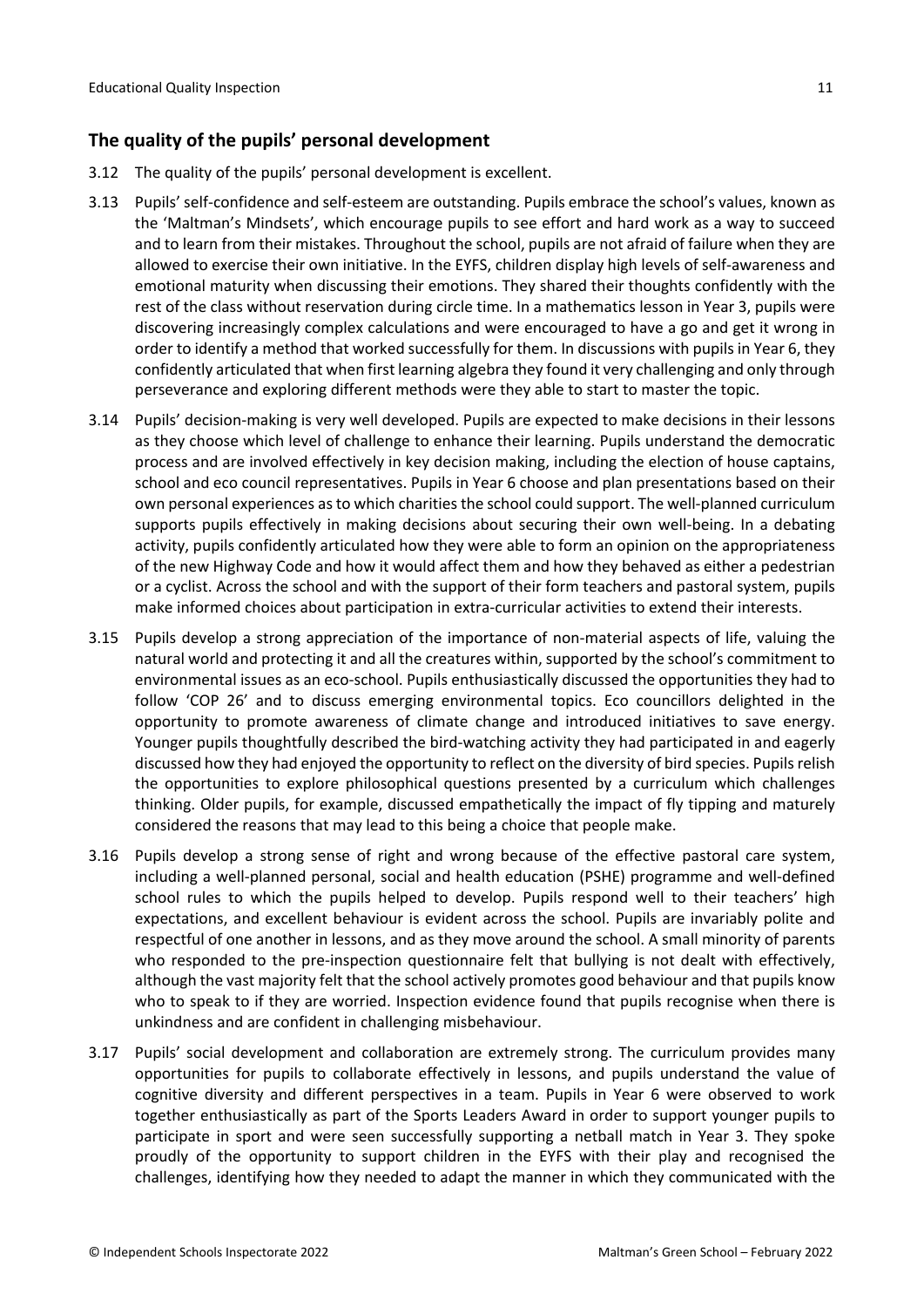youngest children for them to be safe and successful. Pupils develop constructive collaboration across year groups through the house system and initiatives such as sports leaders and librarians.

- 3.18 Pupils make an excellent contribution to the school and the wider community. There is a strong culture of service towards each other and the community, encouraged by senior leaders who ensure that all pupils have the opportunity take responsibility. Pupils throughout the school relish the opportunities provided for leadership as form monitors, house captains, sports captains and as representatives on the school and eco councils. Older pupils enjoy supporting the younger pupils through reading and sport. Pupils participate enthusiastically in raising money for local and national groups. Pupils are encouraged by the school to identify individual causes that are personal to them and to raise awareness amongst the school community and to present ways in which they can support the cause. During the lockdown period, pupils were encouraged by the school to identify ways in which they could safely contribute to their community. In the absence of a visit to a residential home, the pupils wrote messages and sent pictures to the residents.
- 3.19 Pupils show great respect for and understanding of cultural diversity and inclusion. They enjoy being part of a culturally diverse community. They are warmly accepting of each other and value learning about their different cultures and traditions through a well-planned PSHE and religious education curriculum. They celebrate other cultures and faiths such as Hanukkah and Diwali and enjoy enriching experiences through the visits of parents and grandparents who share their cultures and traditions. Pupils are keen to be inclusive of all faiths and none, and sensitively consider how they can adapt traditions and celebrations such as Christmas to be inclusive of those pupils who don't celebrate through the support of their form teachers. Pupils have a well-developed understanding of British values. They regularly have the opportunity to engage in the democratic process by voting for school and eco council members as well as house representatives.
- 3.20 Pupils' understanding of how to stay safe is excellent. They make sensible food choices and actively participate in and enjoy the school'ssports and games programme demonstrating their understanding of how to maintain a healthy lifestyle. In a school council meeting, pupils confidently presented the views of their peers in relation to the types of food they would like to be included on a new menu as well as providing credible reasons for their choices, including why they felt sushi would be a healthy menu choice. In response to the questionnaire, all pupils agreed that they know how to stay safe online.